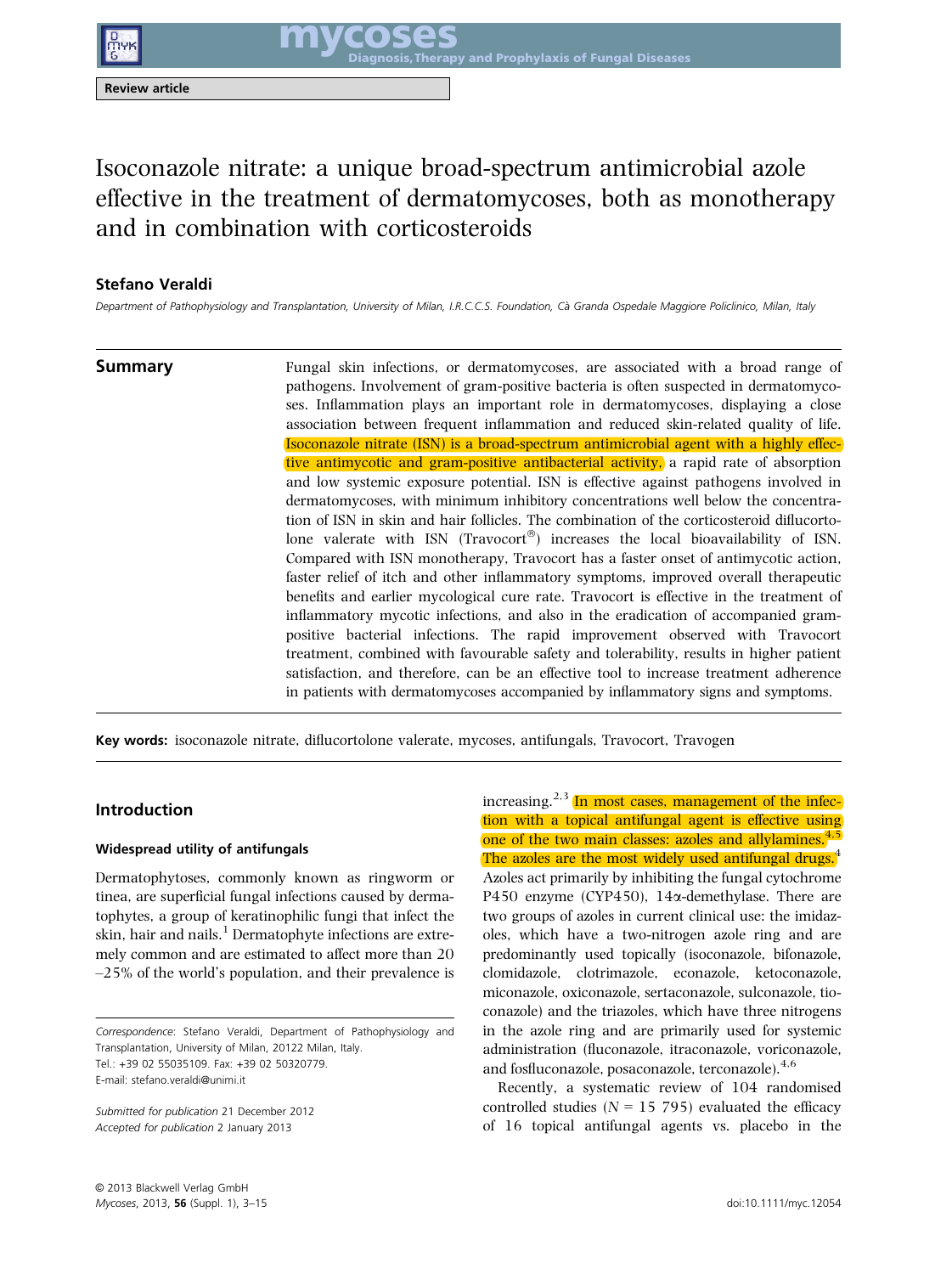treatment of cutaneous candidiasis and tinea versicolor, tinea corporis, tinea cruris and tinea pedis.<sup>7</sup> A pooled subanalysis of mycological cure rate efficacy  $(N = 3044)$  demonstrated the consistent superiority of topical azoles over placebo, with an estimated pooled odds ratio of 10.25 (95% CI 6.88– 15.27) favouring azoles. Moreover, no differences were found in safety and tolerability in all direct comparisons made between antifungals and placebo or among antifungal classes. The results of this meta-analysis justify the use of topical antifungal drugs over placebo, irrespective of the drug evaluated, pharmacological class, dosages, concentration, therapeutic regimen adopted, duration of the treatment, diagnosed dermatomycosis and efficacy outcome taken into consideration.

# Isoconazole nitrate

Isoconazole nitrate (ISN) belongs to the azole class of antifungal agents and is the active ingredient in the topical drugs Travocort<sup>®</sup> and Travogen<sup>®</sup> (Bayer HealthCare/Intendis GmbH), which were specifically developed to treat superficial fungal diseases. Based on

its molecular structure, (RS)-1-[2-[(2,6-dichlorobenzyl) oxy]-2-(2,4-dichlorophenyl)ethyl]-1H-imidazole) ISN belongs to the N-substituted imidazole group of azoles, and is closely related to miconazole (Table 1).<sup>8</sup>

# Antimicrobial properties of isoconazole nitrate

The most common pathogens relevant in superficial fungal infections are dermatophytes (~70%), yeasts  $\left(\sim\!\frac{35\%}{10\%}\right)$ , and non-dermatophytic moulds  $\left(\leq\!\frac{10\%}{2}\right)$ . 2,9–16 Most dermatophytoses involve more than one type of pathogen from the Trichophyton, Microsporum or Epi $d$ ermophyton species.<sup>2,3,17</sup> In addition, dermatomycoses are often accompanied by bacterial superinfections, which can be caused by a mixture of different bacteria, but most often involve bacteria belonging to the Staphylococcus spp.<sup>17,18</sup> Therefore, from a clinical point of view, there is a need for an antimicrobial treatment that is effective across a broad spectrum of pathogens, and displays both antifungal and antibacterial activity. ISN has a broad spectrum of antimicrobial activity against dermatophytes, pathogenic yeasts (including the causative organism of pityriasis versicolor),

|  |  | <b>Table 1</b> Molecular characteristics of isoconazole nitrate. |  |  |  |
|--|--|------------------------------------------------------------------|--|--|--|
|--|--|------------------------------------------------------------------|--|--|--|

| Characteristic              | Description                                                                                                                                                                                                                                                                           | Reference |
|-----------------------------|---------------------------------------------------------------------------------------------------------------------------------------------------------------------------------------------------------------------------------------------------------------------------------------|-----------|
| Isoconazole nitrate         |                                                                                                                                                                                                                                                                                       |           |
| Molecular structure         | $((RS)-1-[2-[2.6-dichlorobenzyl)oxyl-2]$<br>-(2,4-dichlorophenyl)ethyl]-1H-imidazole)                                                                                                                                                                                                 | $[43]$    |
| Molecular formula           | $C_{18}$ H <sub>14</sub> Cl <sub>4</sub> N <sub>2</sub> O                                                                                                                                                                                                                             | $[43]$    |
| Main metabolites            | 2,4-Dichloromandelic acid and<br>2-(2,6-dichlorobenzyloxy)-2<br>-(2,4-dichlorophenyl)-acetic acid                                                                                                                                                                                     |           |
| Physicochemical parameters  |                                                                                                                                                                                                                                                                                       |           |
| pKA                         | 6.68                                                                                                                                                                                                                                                                                  | [81]      |
| Log P                       | 5.6                                                                                                                                                                                                                                                                                   | $[81]$    |
| Spectrum of activity        | Dermatophytes, pathogenic yeasts,<br>pathogenic filamentous fungi,<br>gram-positive bacteria and trichomonads                                                                                                                                                                         | [82]      |
| Formulation for topical use | Travogen 1% w/w isoconazole nitrate (10 mg $q^{-1}$ )<br>cream (white to faintly yellow) for topical use<br>Travocort 1% w/w isoconazole nitrate (10 mg $q^{-1}$ )<br>and 0.1% w/w diflucortolone valerate $(1 \text{ mg g}^{-1})$<br>cream (white to faintly yellow) for topical use | [61]      |
| Molecular structure         | Isoconazole nitrate<br>$N - CH2-CH - O - CH2$<br>HNO.<br>$N =$                                                                                                                                                                                                                        |           |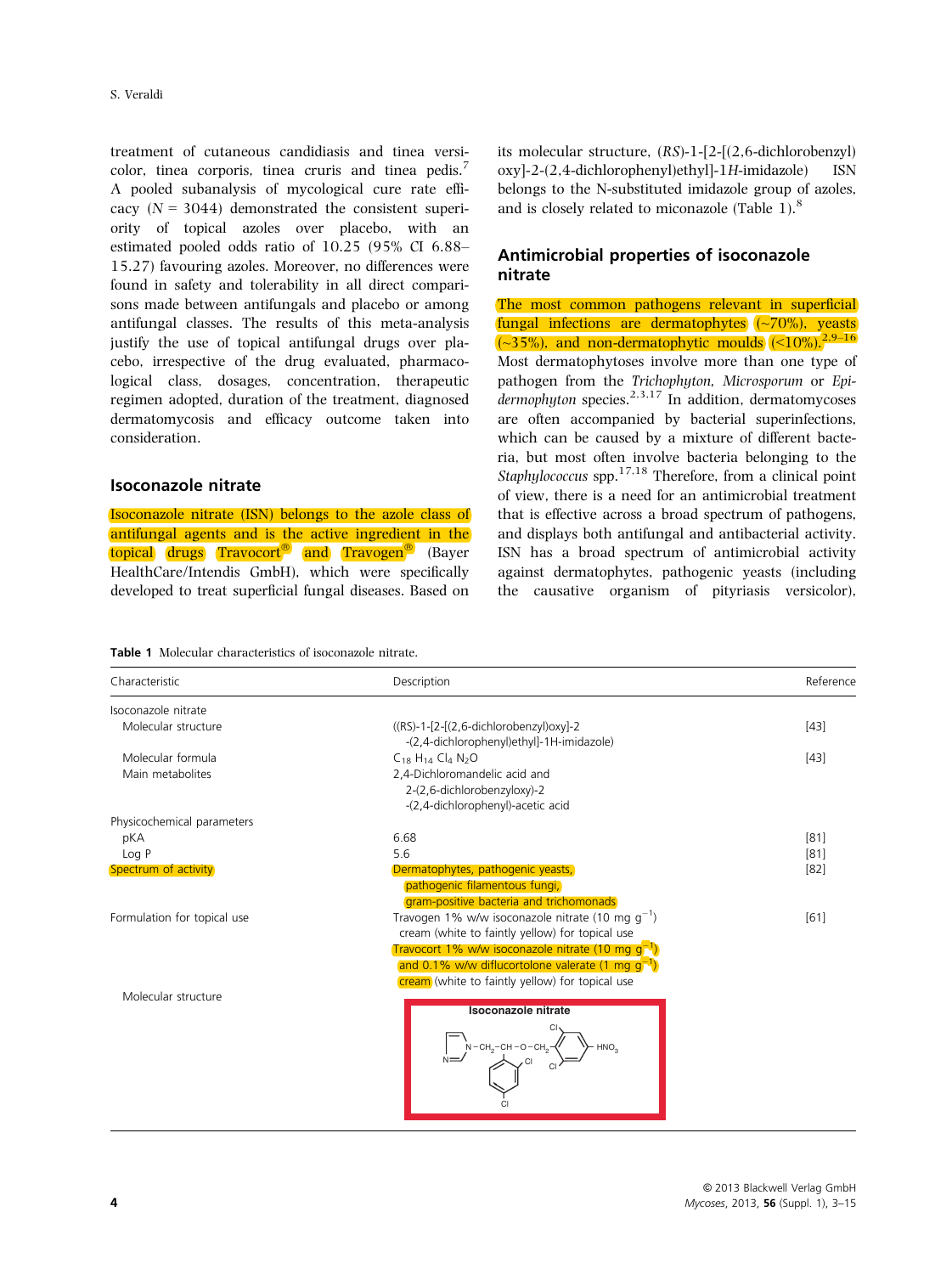filamentous fungi, moulds, gram-positive bacteria such as Corynebacterium minutissimum, the causative organism of erythrasma $8,19,20$  (Table 2 and Table 3).

### Spectrum of clinical antifungal action

The broad antifungal efficacy of ISN has been demonstrated in numerous clinical investigations. In patients with dermatomycoses, caused by dermatophytes like Microsporum spp., Trichophyton spp., Epidermophyton spp., Candida albicans, and other species (Malassezia furfur), monotherapy with 1% ISN cream, solution or spray, either once or twice daily resulted in cure rates ranging from 96 to  $100\%$ .<sup>21</sup> Furthermore, in 54 patients with tropical dermatomycoses (one patient with a dermatomycosis caused by Trichosporum beigelii and one by Geotrichum candidum), clinical and mycological cure was observed in 47 of the 49 patients treated with 1% ISN cream: 29 patients were cured in 3–4 weeks, 15 patients in 5–6 weeks and 3 patients in 8 weeks. $22$  In another study, coal miners with toenail and foot infections due to Hendersonula toruloidea, Scytalidium hyalinum and dermatophytes such as Trichophyton rubrum, Trichophyton mentagrophytes and Epidermophyton floccosum were treated with 1% ISN cream. Clinical cure rate was 80% after 6 weeks of treatment.<sup>23</sup>

### Antifungal activity in vitro

Results of in vitro studies have helped explain the highly effective clinical antifungal profile of ISN. Table 2

| Class of microorganism | <b>Species</b>                 | Minimum inhibitory<br>concentration (MIC) ( $\mu$ g ml <sup>-1</sup> ) <sup>69</sup> | Isoconazole nitrate concentration<br>in the stratum corneum 1 h after<br>topical application <sup>26</sup> |
|------------------------|--------------------------------|--------------------------------------------------------------------------------------|------------------------------------------------------------------------------------------------------------|
| Dermatophytes          | Trichophyton mentagrophytes    | 0.4                                                                                  | 2500-3500 $\mu$ g ml <sup>-1</sup>                                                                         |
|                        | Trichophyton rubrum            | 0.2                                                                                  |                                                                                                            |
|                        | Microsporum gypseum            | 1.6                                                                                  |                                                                                                            |
|                        | Microsporum canis              | 0.8                                                                                  |                                                                                                            |
|                        | Epidermophyton floccosum       | 1.6                                                                                  |                                                                                                            |
| Yeasts                 | Candida albicans               | 6.3                                                                                  |                                                                                                            |
|                        | Candida albicans (isolate 130) | $0.12 - 4^{83}$                                                                      |                                                                                                            |
|                        | Candida parapsilosis           | 1.6                                                                                  |                                                                                                            |
|                        | Candida krusei                 | 3.1                                                                                  |                                                                                                            |
|                        | Torulopsis glabrata            | 6.3                                                                                  |                                                                                                            |
| <b>Moulds</b>          | Aspergillus fumigatus          | 0.8                                                                                  |                                                                                                            |
|                        | Aspergillus flavus             | 6.3                                                                                  |                                                                                                            |
|                        | Aspergillus niger              | 0.4                                                                                  |                                                                                                            |

Table 3 Summary of the minimal inhibition concentration (MIC) of isoconazole nitrate for different gram-positive bacteria.

|                                           | Kessler et al. [8]               | Czaika et al. [20]               | Isoconazole nitrate concentration<br>in the stratum corneum 1 h after<br>topical application <sup>26</sup> |  |
|-------------------------------------------|----------------------------------|----------------------------------|------------------------------------------------------------------------------------------------------------|--|
| Gram-positive bacteria                    | MIC ( $\mu$ g ml <sup>-1</sup> ) | MIC ( $\mu$ g ml <sup>-1</sup> ) |                                                                                                            |  |
| Staphylococcus aureus                     | 6.3                              | 18                               | 2500-3500 µg ml <sup>-1</sup>                                                                              |  |
| MR Staphylococcus aureus                  |                                  | 32                               |                                                                                                            |  |
| Staphylococcus epidermidis                |                                  | 6                                |                                                                                                            |  |
| Staphylococcus haemolyticus               |                                  | 24                               |                                                                                                            |  |
| Staphylococcus hominis                    |                                  | 15                               |                                                                                                            |  |
| Streptococcus salivarius                  |                                  | 3                                |                                                                                                            |  |
| Streptococcus viridans ( $M \pm \sigma$ ) |                                  |                                  |                                                                                                            |  |
| Staphylococcus faecalis                   | 50.0                             |                                  |                                                                                                            |  |
| Staphylococcus/Micrococc. species         | 3.1                              |                                  |                                                                                                            |  |
| Bacillus cereus                           |                                  | 19                               |                                                                                                            |  |
| Corynebacterium tuberculostearicum        |                                  | 4                                |                                                                                                            |  |
| Propionibacterium acnes                   |                                  | 16                               |                                                                                                            |  |

MIC = minimal inhibitory concentration; MR = methicillin resistant.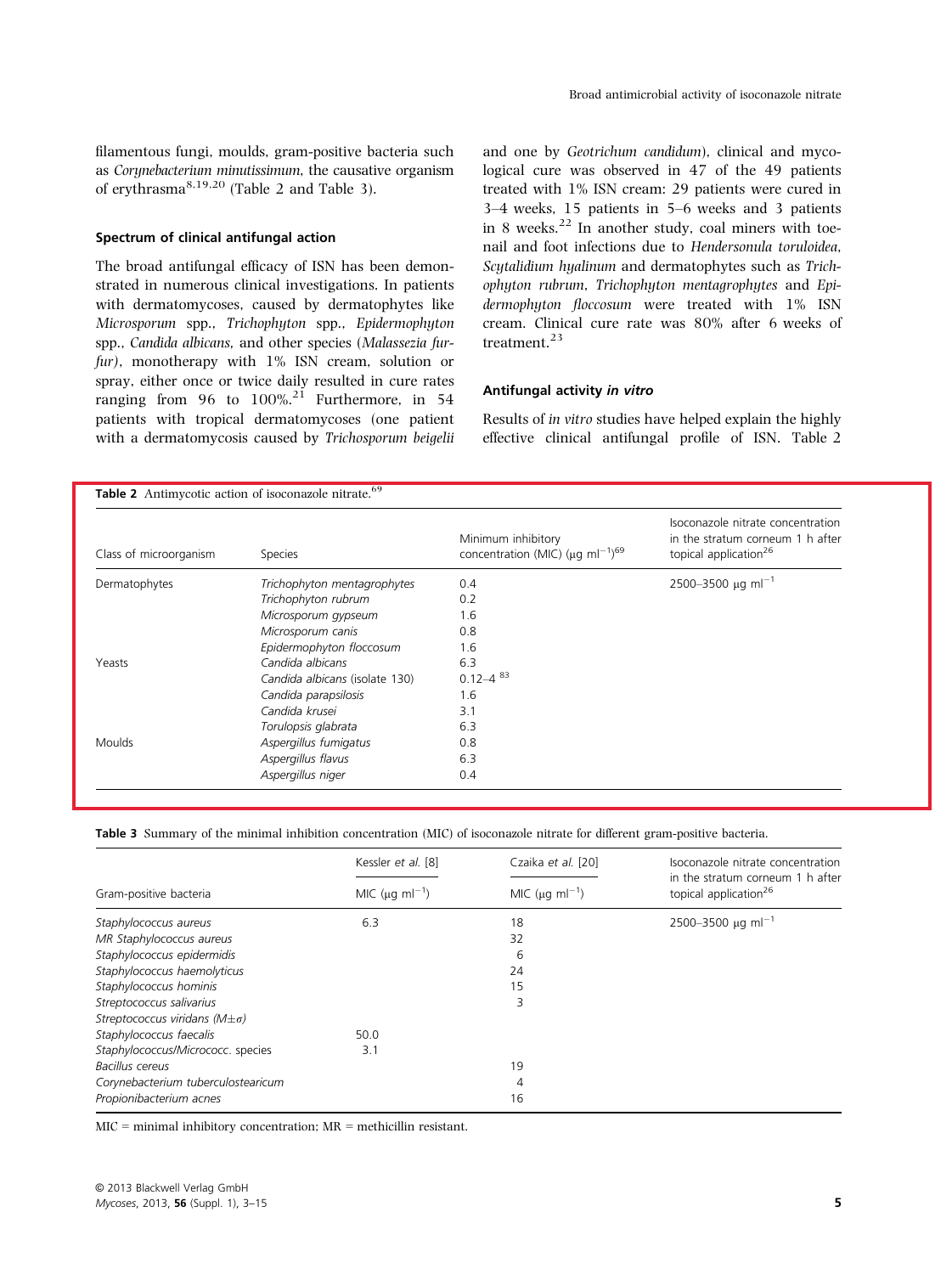depicts the in vitro inhibition activity of ISN across a broad spectrum of fungal pathogens. $^{24}$  The antifungal activity of topical ISN can in part be caused by the concentrations of ISN remaining in the skin after application, which far exceeded the minimal inhibitory concentration (MIC) values of ISN against dermatophytes, yeasts and moulds.<sup>24,25</sup> At 1 h after topical application of 1% ISN, the active ingredient was reported at median concentrations of 3500  $\mu$ g ml<sup>-1</sup> in the stratum corneum (SC), 20  $\mu$ g ml<sup>-1</sup> in the epidermis and 3  $\mu$ g ml<sup>-1</sup> in the dermis.<sup>26</sup> To put this in perspective, the MIC of ISN ranged from 0.2 to 1.6  $\mu$ g ml<sup>-1</sup> for dermatophytes, 1.6 to 6.3  $\mu$ g ml<sup>-1</sup> for yeasts and 0.8 to 6.3  $\mu$ g ml<sup>-1</sup> for moulds, depending on the species (Table 2). $^{24}$ 

### Bimodal antifungal action

Isoconazole nitrate exhibits fungistatic activity that arrests fungal growth by targeting the biosynthesis of some integral components of the fungal cell membrane (not present in human cells). Similar to other clinically relevant imidazoles,  $\overline{ISN}$  inhibits the  $14\alpha$ -demethylation of lanosterol, thereby blocking the synthesis of ergosterol (Fig. 1). In some fungal species, it also blocks the subsequent  $\Delta$ 22-desaturase step. **Ergosterol plays a** key role in the integrity of the fungal cell membrane; therefore, by blocking the synthesis of ergosterol and replacing it with other sterols, the normal function of the fungal membrane is altered. $^{27}$  Both the depletion in ergosterol and the accumulation of lanosterol-like sterols lead to defective cell membranes, resulting in defective cell budding and enlargement.<sup>28</sup> The consequent accumulation of lanosterol induces permeability changes, membrane leakage, changes in nutrient transport and inactivity of membrane-bound enzymes, inhibition of growth, increased susceptibility to hostdefence mechanisms, and eventually cell death.<sup>29,30</sup>

Isoconazole nitrate also exerts several other effects on the fungal membrane, which are independent of inhibition of the ergosterol synthesis. $31,32$  ISN caused a rapid reduction of cellular adenosine triphosphate (ATP) within 10 min of in vitro exposure.<sup>33,34</sup> At low concentrations (1, 10  $\mu$ g ml<sup>-1</sup>), ISN induced a blockade of cell division in vitro by its action on synthesis and organisation of the cell membrane. At higher concentrations (50, 100  $\mu$ g ml<sup>-1</sup>; but those still lower than the concentrations observed in the skin after application of 1% ISN), ISN induced necrosis and death of fungal cells.  $35-37$ 

An additional antifungal mechanism of azoles involves the accumulation of drug-induced reactive oxygen species (ROS) within the fungal organism, resulting in oxidative damage and cell death.<sup>38</sup> An increase in the ROS has been reported as an additional mode of action for miconazole, a molecule structurally similar to ISN.<sup>39-41</sup> Moreover, ISN and miconazole have very similar modes of action, not only against dermatophytes and yeasts but also against bacteria.

# Antibacterial properties of isoconazole nitrate

### Bacterial superinfections in dermatomycoses

Dermatomycoses are often accompanied by bacterial superinfections. Bacterial superinfections in dermatomycoses are often caused by a mixture of different bacteria; however, *Staphylococcus aureus* and an increasing number of its methicillin-resistant species (MRSA) play a key role in this condition.<sup>18</sup> For example, longstanding fungal infections, particularly those affecting the feet, are commonly co-infected by a large number of staphylococci, which are thought to play a pathogenetic role in the perpetuation of the lesion by sustaining the tissue abnormalities. $42$  Therefore, from a clinical standpoint, an antifungal agent with additional antibacterial activity is a therapeutic advantage in treating dermatomycoses with a suspected bacterial superinfection.



Figure 1 Antimycotic mechanism of action of isoconazole nitrate.<sup>35</sup>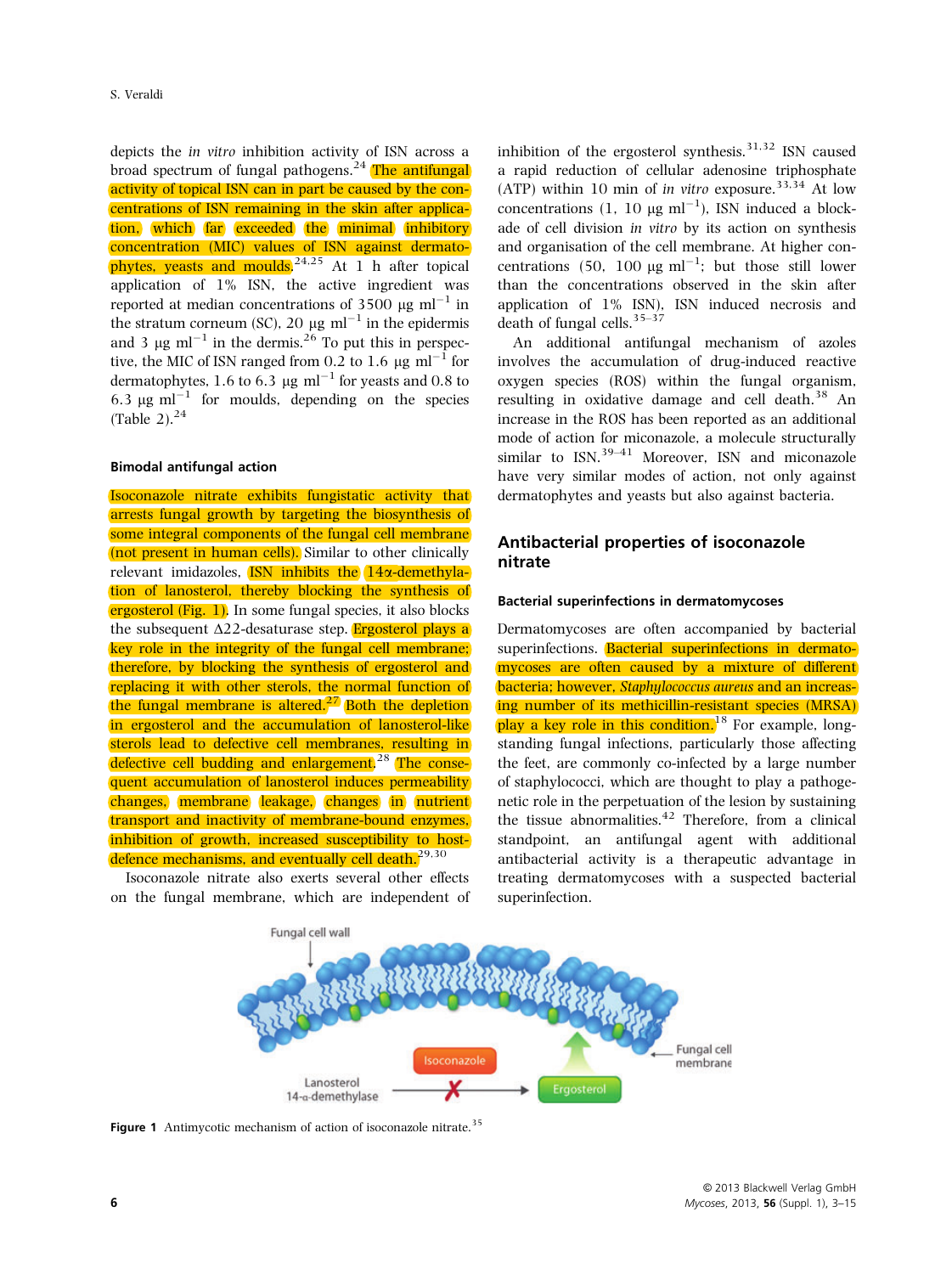#### Spectrum of clinical antibacterial action

The antibacterial efficacy of ISN was first demonstrated by Wendt and Kessler. $43$  After the application of isoconazole-free base, ISN (1%) cream and vehicle cream onto human skin, a more significant reduction in the number of bacteria was observed after application of the ISN cream vs. vehicle cream (Table 4). ISN is effective in treating erythrasma caused by the grampositive C. minutissimum<sup>44</sup>, further demonstrating the efficacy of ISN against gram-positive bacteria. Tinea pedis interdigitalis (athlete's foot), a common fungal infection in adults, presents with dermatophytes as causative pathogens. However, more severe presentations involve a malodour in the skin between the toes that may be associated with colonisation by bacteria such as Micrococcus sedentarius, C. minutissimum and Brevibacterium epidermidis.45,46

Antibiotic use is a driving factor in the threat of increasing bacterial resistance among animals and humans.<sup>47</sup> Because ISN is an antimicrobial agent and not a conventional antibiotic, exposure to ISN does not contribute to development of antibiotic resistance.

#### Antibacterial activity in vitro

Kessler and colleagues were the first to investigate the antibacterial potential of ISN in vitro (Table 3). $^{24}$  The investigators reported a low MIC for S. aureus, but they could not determine an MIC for other gramnegative bacteria such as Escherichia coli, Klebsiella pneumoniae, Proteus mirabilis, Proteus vulgaris and Pseudomonas aeruginosa. From these results, the authors concluded that ISN has a bacteriostatic effect on gram-positive bacteria, but not on gram-negative bacteria. In addition, an antibacterial effect of ISN on Helicobacter pylori has been described.<sup>48</sup>

Results from a more recent study showed a bacteriostatic and bactericidal action of ISN against a broader range of potentially pathogenic bacterial species such as *S. aureus, Staphylococcus haemolyticus*,

Table 4 Bacterial titre on the skin after treatment with isoconazole nitrate  $(log/cm<sup>3</sup>)$ .<sup>45</sup>

|                                            |                 | Ouartile |          |              |
|--------------------------------------------|-----------------|----------|----------|--------------|
|                                            | Median          |          |          |              |
|                                            |                 |          |          |              |
| Formulation                                | Q <sub>50</sub> | $Q_{25}$ | $Q_{75}$ | Significance |
| TS-cream base                              | 6.22            | 5.99     | 6.54     | P < 0.01     |
| Isoconazole nitrate 1%<br>in TS-cream base | 3.82            | 3.03     | 4.79     |              |

TS-cream base was an oil–water emulsion consisting of Tween 60 and Span $^{\circledR}$  60.

Propionibacterium acnes and Corynebacterium tuberculostearicum. Interestingly, ISN was also effective in inhibiting a multi-drug-resistant *S. aureus* strain  $(MRSA)$ <sup>20</sup>

### Mode of antibacterial action: ROS

Data presented by Czaika and colleagues (this issue) suggest that, like the antifungal mechanism of ISN, the bacteriostatic and bactericidal action of ISN against gram-positive bacteria may also involve an increase in ROS (Fig. 2). $^{20}$  The elicitation of increased ROS concentration within bacteria results in oxidative stress that causes damage to internal cell structures, eventually leading to apoptosis and cell death. **Staphy**lococcus aureus produces a membrane-bound antioxidant, or carotenoid, that protects against ROS released by host macrophages.<sup>49</sup> Based on a significant increase in cells testing positive for ROS, this study suggested that ISN passed through the protective coating of S. aureus and induced cell death by generating ROS inside the cell $^{20}$  Similarly, miconazole is known to elicit an increase in ROS, leading to lethal cell damage.20,50,51

# Pharmacokinetic profile of isoconazole nitrate

#### Cutaneous absorption

For imidazoles, it has been shown that a lower molecular weight results in a higher lipophilicity, which in



Figure 2 Induction of reactive oxygen species (ROS) in Staphylococcus aureus. Cells (strain DSM 2569) were stained with reactive oxygen sensor green reagent before, 30 and 60 min after treatment with isoconazole nitrate. The relative number of reactive oxygen sensor green positive stained cells is given.<sup>20</sup>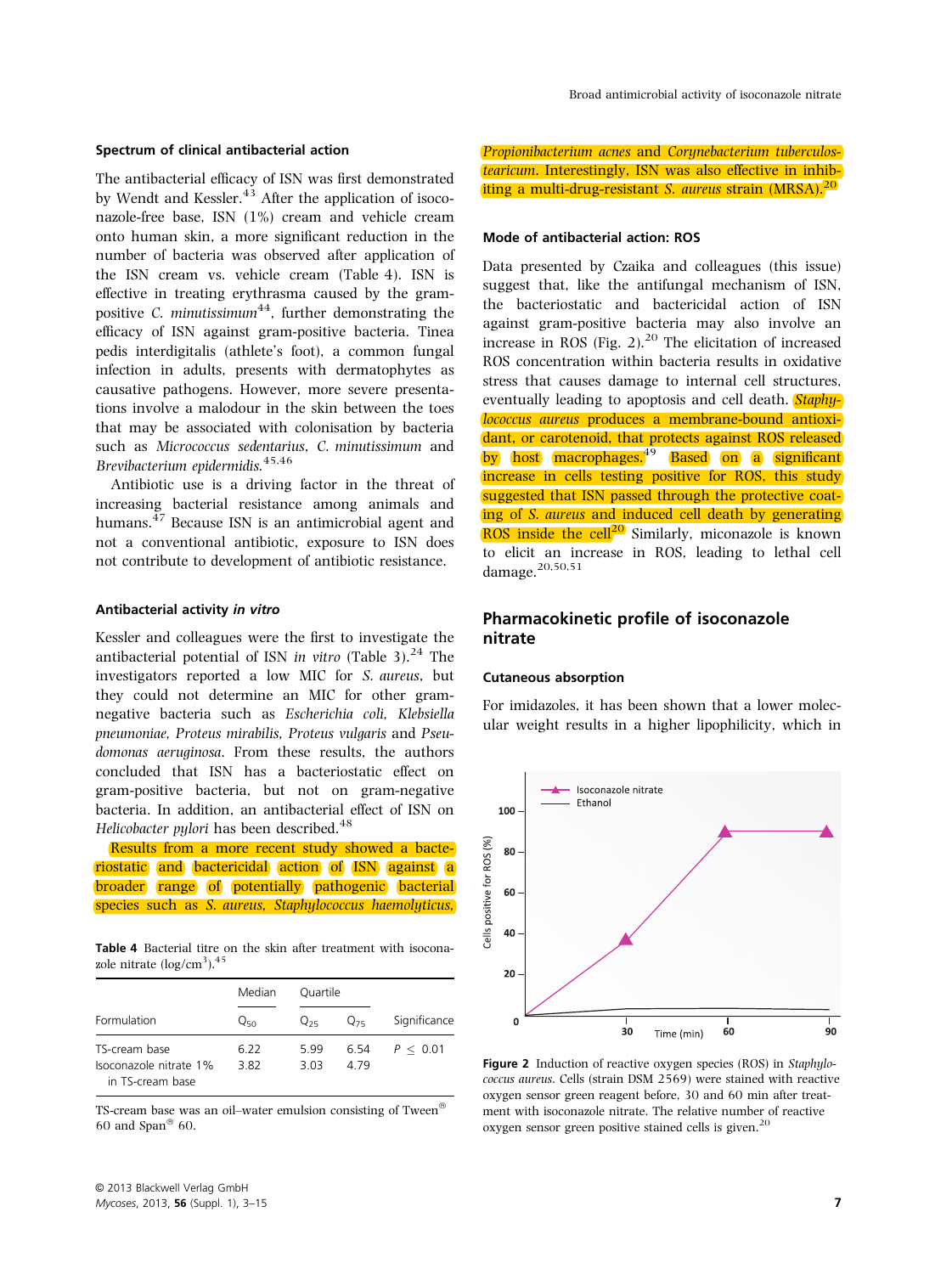turn, leads to increased membrane penetration and sustained contact with its inhibition target, membrane-bound  $14\alpha$ -demethylase.<sup>42</sup> ISN shares this favourable pharmacokinetic characteristic. ISN rapidly penetrates human skin, reaching maximum concentration in the SC and the dermis as soon as 1 h postapplication (Fig. 3). In injured skin, local concentration of ISN cream was approximately five times higher. $^{26}$  ISN also penetrated more rapidly into the skin compared with other azoles, such as econazole nitrate.<sup>26,52</sup>

When applied topically, active concentrations of ISN in the skin are relatively long-lasting. ISN concentrations were several magnitudes higher than the MICs for skin dermatophytes for up to 7 days postadministration.<sup>53</sup> ISN concentrations were still detectable in the skin up to 2 weeks after the last application.<sup>24,25</sup>

Recently, Lademann and colleagues reported that hair follicles, which can serve as deposits for residual infectious materials,  $54-57$  also function as long-term reservoirs for topically applied ISN. This is clinically relevant for cases where a long-lasting therapeutic effect beyond the application time is required; for example, to prevent re-infection.<sup>25</sup> In their investigations on 10 healthy volunteers, the ratio between ISN concentration in the SC and in the hair follicle was 7 : 3 at 6 h after end of treatment. However, at 1 week post-treatment, approximately equal amounts of the substance were recovered from the hair follicle and the SC, indicating a shift in the distribution of the drug within the skin (Fig. 4). The authors suggest that the hair follicle acts as a reservoir for ISN that protects against textile contact, washing and desquamation.



**Figure 3** Average concentration of  $H<sup>3</sup>$  isoconazole in human skin after application with diflucortolone-21-valerate (applied dose 12 mg cream/2 cm<sup>2</sup> skin),<sup>26,69</sup> with high concentrations of isoconazole achieved in the stratum corneum and epidermis only 1 h after application (a).<sup>26</sup> Concentration of isoconazole nitrate in rabbit skin 24 h after epicutaneous application of Travocort and Travogen (b).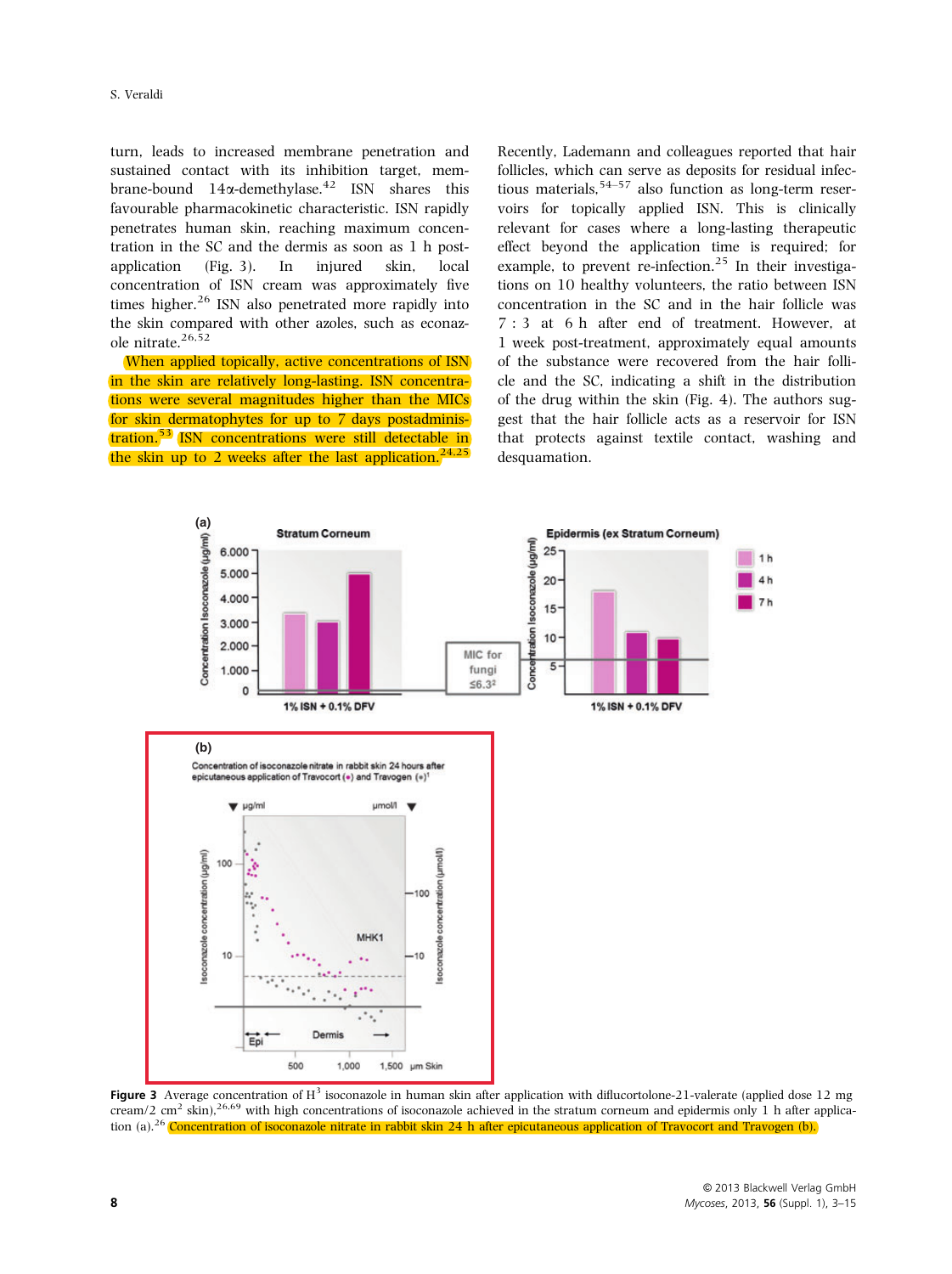### Low systemic exposure

Systemic exposure of ISN due to percutaneous absorption is low. Even after removal of the horny layer, less than 1% of the applied dose reached the systemic circulation within 4 h, a level of absorption that was consistent with that of other imidazoles.<sup>52,58–60</sup> The percutaneous portion of ISN was too low for analysis of metabolism and excretion; therefore, a radiolabelled isotope of ISN was generated and injected into healthy volunteers. <sup>3</sup>H-labelled ISN was completely metabolised and rapidly eliminated, yielding 2,4-dichloromandelic acid and 2-(2,6-dichlorobenzyloxy)-2-(2,4-dichlorophenyl)-acetic acid as main metabolites. One-third and two-thirds of the labelled ISN was excreted with the urine and bile, respectively. Within 24 h, 75% of the total  ${}^{3}$ H-ISN dose was excreted.<sup>61</sup>

# Enhancing results through combination of isoconazole with topical corticosteroids

In dermatomycoses, the fungal pathogen invades the SC and produces the exo-enzyme keratinase, inducing an inflammatory reaction at the site of infection.<sup>62–65</sup> The chief symptoms of tinea infections are itch, burning and general irritation of the skin largely associated with the body's inflammatory response to the fungal pathogen. Depending on the precise fungal aetiology, these symptoms can be particularly pronounced. Customary signs of inflammatory reactions include erythema (ruber), swelling (induration), and heat and

alopecia (loss of hair) at the site of infection.  $66$  However, itch is the dominant symptom and can lead to severe pruritus that may progress to pain when persistent scratching leads to maceration and the development of a secondary bacterial infection. Therefore, treatment of the inflammatory component of fungal infections is paramount to ensuring an effective clinical strategy.

Topical corticosteroids are a standard treatment approach for many skin diseases<sup>67</sup> primarily due to their anti-inflammatory, vasoconstrictive, anti-proliferative and immunosuppressive properties.<sup>68</sup> In addition to the primary fungal infection, dermatomycoses are often associated with a major symptomatic burden: inflammation, pruritus (itching), burning sensation and erythema. $69,70$  The key advantage of combining a topical antifungal treatment with a topical corticosteroid is that the latter promotes the rapid resolution of signs and symptoms, and hence, rapid relief for the  $\text{patient.}^{71}$  This helps restore normal skin conditions while a healthy microbial flora is established, and is likely to encourage patient adherence to treatment.

### Diflucortolone valerate

Diflucortolone valerate (DFV) is the second active ingredient in Travocort, along with ISN, and is a class  $III$  corticosteroid with low systemic absorption.<sup>72</sup> The molecular structure is 6-alpha, 9-difluoro-11-betahydroxy-16-alpha-methyl-21-valeryloxy-1,4-pregnadiene-3,20-dione.<sup>72</sup>



Figure 4 Isoconazole nitrate concentration in the stratum corneum and hair follicle. Isoconazole nitrate in the hair follicle (a) and stratum corneum (a, b) up to 2 weeks after the last application of Travocort on the forearm of nine evaluable volunteers.<sup>25</sup> (MIC for growth inhibition of bacteria and fungi.<sup>8</sup>)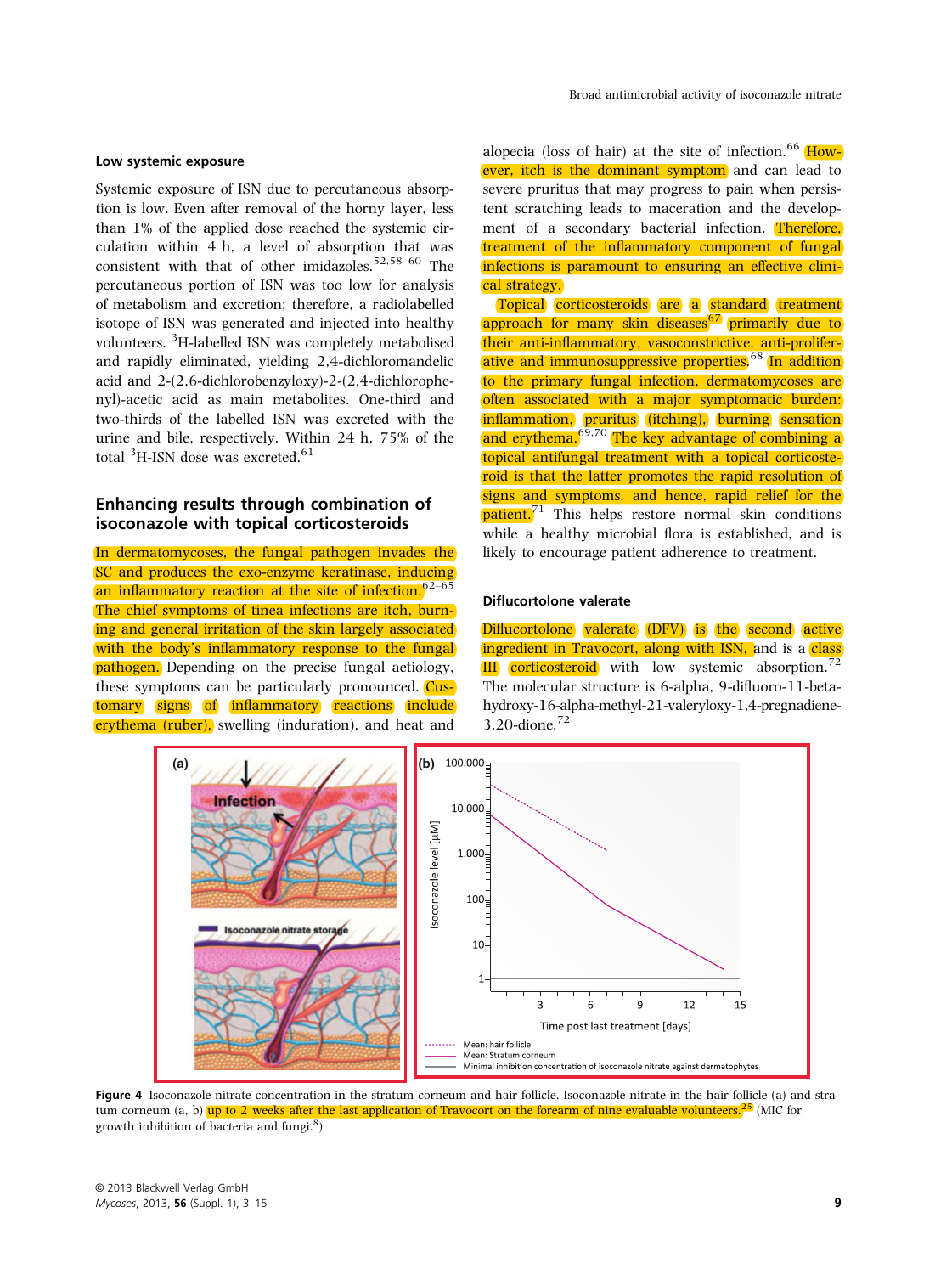From a pharmacokinetic standpoint, the combination of ISN with a topical corticosteroid, such as DFV, can confer unique benefits, such as enhancement of the antimicrobial effects of ISN. In animal models, the addition of DFV to the ISN preparation resulted in two- to threefold higher cutaneous concentrations of ISN in the dermis and epidermis. The increased bioavailability of ISN in combination with a topical corticosteroid is thought to be due to the vasoconstrictive activity of the topical corticosteroid, which delays the circulation-based dispersal of  $\text{ISN.}^{26}$  After 24 h of exposure to ISN in combination with DFV, the concentrations of ISN in the epidermis and dermis reached 120 and 13  $\mu$ g ml<sup>-1</sup>, respectively, compared with 40 and 4  $\mu$ g ml<sup>-1</sup> for ISN alone.<sup>24</sup> Compared with antimycotic therapy alone, this combination can prolong the duration of antimycotic activity, which is likely to result in faster clearance of fungal infections.<sup>69,70</sup>

When combined, ISN does not influence the penetration and percutaneous absorption of DFV. Like ISN, DFV also penetrates rapidly into the skin, leading to SC concentrations of approximately 150  $\mu$ g ml<sup>-1</sup> (300  $\mu$ mol l<sup>-1</sup>) after 1 h.<sup>61</sup> These levels are maintained for at least 7 h following initial exposure. DFV levels in the deeper epidermis were about  $0.15 \,\mathrm{\mu g\,\,ml}^{-1}$   $(0.3 \,\mathrm{\mu mol\,\, l}^{-1})$ . However, the percutaneous absorption of DFV is low. Upon entering the systemic circulation, DFV is hydrolysed to diflucortolone and the corresponding fatty acid within minutes. Following intravenous injection, diflucortolone and its metabolites are eliminated from the plasma with a half-life of  $4-5$  h and  $\sim$ 9 h, respectively, and are excreted in a ratio of  $75:25$  with urine and faeces.<sup>61</sup>

# Clinical efficacy of a combination therapy: Travocort

Travocort cream contains both 1% ISN and 0.1%  $DFV<sub>1</sub><sup>61</sup>$  which delivers higher potency anti-inflammatory action compared with the class I/II corticosteroids found in most other combination therapies.<sup>73</sup> DFV suppresses inflammation and has been shown to alleviate itching, burning sensation and pain.<sup>74</sup> Travocort is indicated for superficial dermatomycoses accompanied by inflammatory skin signs and symptoms where involvement of gram-positive bacteria might be suspected.<sup>61</sup>

The complementary efficacy of this combination has been demonstrated in several controlled randomised studies, and most significantly, in patients with markedly inflammatory mycoses.  $44.75-77$  Within only 1 week of treatment, the combination clearly showed better results in a double-blind, two-week clinical study  $(N = 30)$  comparing Travocort with Travogen (1% ISN) for the treatment of severe inflammatory dermatomycoses caused by C. albicans, T. rubrum, T. mentagrophytes and E. floccosum. A faster reduction in itching  $(69\%)$ , scaling  $(66\%)$  and erythema  $(69\%)$ with Travocort vs. Travogen was observed. On average, itching was cured after 2.1 (Travocort) and 3.5 (Travogen) days, erythema after 8.7 (Travocort) and 10.5 (Travogen) days, scaling after 9.1 (Travocort) and 11.2 (Travogen) days. Furthermore, the mycological cure rate after the second week was higher with Travocort (97%) than with Travogen (90%).<sup>75</sup> In another study  $(N = 294)$ , two-week Travocort treatment followed by two-week Travogen treatment in patients with inflammatory dermatomycoses (caused by E. floccosum, T. mentagrophytes, T. rubrum and C. albicans) led to very good therapeutic results after only 1 week.<sup>76</sup> Complete remission and negative culture and KOH mount were achieved in 41% of patients after 1 week and in 68% after 2 weeks of combination treatment. In randomised double-blind clinical trials, Travocort treatment produced significantly greater therapeutic results (both in symptoms and in negative cultures) after 1 week, compared with ISN monotherapy.<sup>76</sup> In a more recent study ( $N = 58$ ), both pruritus and erythema resolved more quickly and in a larger percentage of patients with tinea inguinalis after treatment with Travocort compared with ISN alone (Fig. 5).  $^{74}$ 

### Safety and tolerability of Travocort

Diflucortolone valerate has a proven safety profile, with a relatively low atrophogenic potential compared with other topical corticosteroids (Fig. 6). In a study with 20 volunteers, DFV had low potential to induce telangiectasia and skin atrophy compared with several other corticosteroids (i.e. 0.1% betamethasone-17 valerate, 0.05% betamethasone-17-21-dipropionate, 0.025% fluocinolone acetonide, 0.1% triamcinolone aceponate, 0.1% halciononide and 0.05% clobetasone- $17$ -valerate).<sup>78</sup> In addition, DFV does not alter skin barrier function up to 3 weeks following a 2-week treatment with Travocort cream, as shown by unperturbed mean transepidermal water loss (TEWL) values over the course of 5 weeks (Fig. 7). $^{25}$  All TEWL values were within the range of normal barrier function, meaning that the corticosteroid component of the drug applied did not induce any impairment of barrier function.

From a tolerability standpoint, it is important to consider that the addition of a topical corticosteroid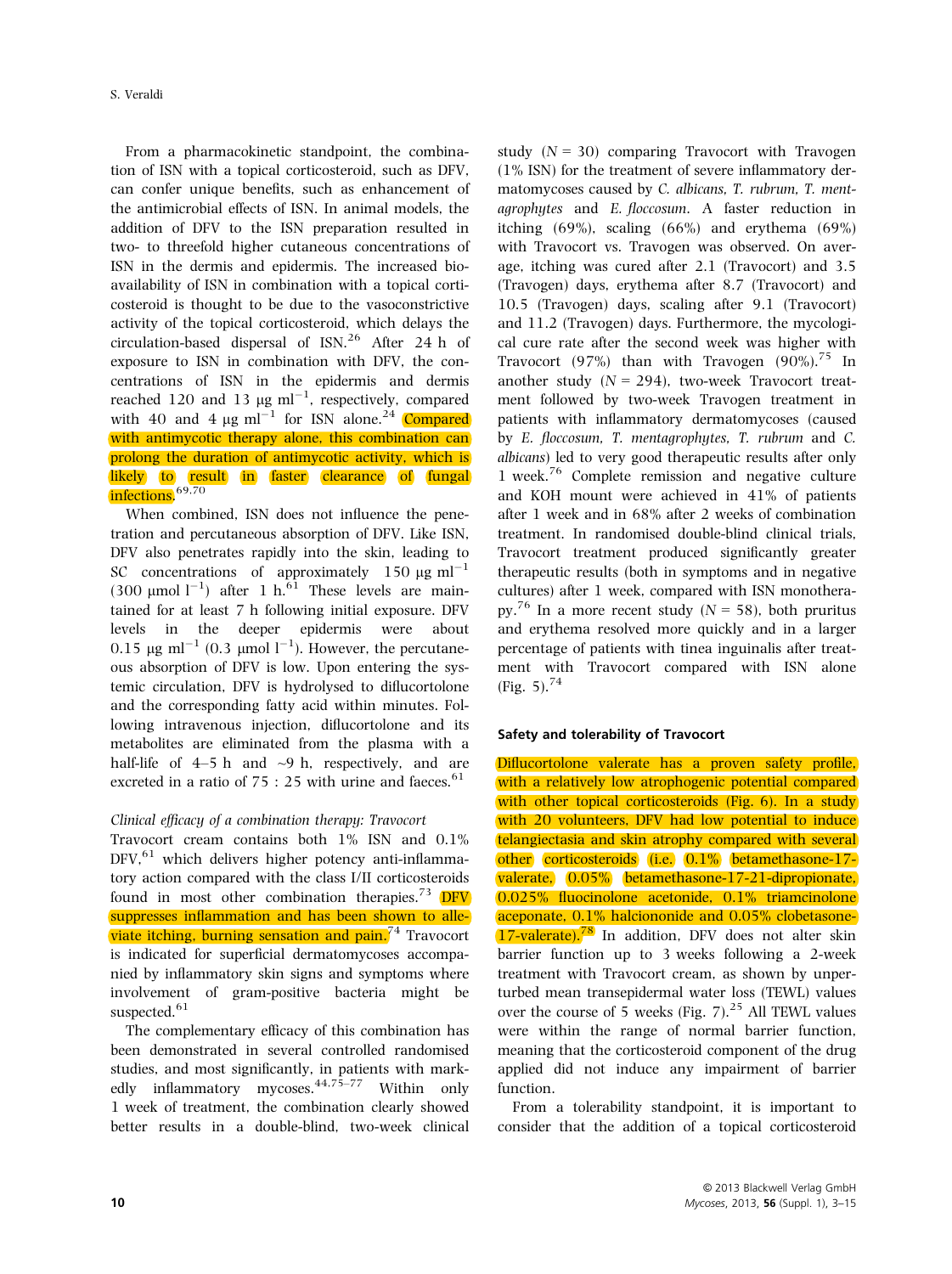Broad antimicrobial activity of isoconazole nitrate



Figure 5 Erythema (a) and pruritus (b) scores at visits 0 to 3 by treatment group. Data from a multicentre retrospective study comparing the mycological and clinical efficacy and tolerability of isoconazole nitrate vs. isoconazole nitrate and diflucortolone valerate in 58 adult patients with tinea inguinalis. Erythema and pruritus resolved more rapidly in the combination group, with evidence of the advantage of combination therapy during the whole study period.<sup>7</sup>

can also mitigate the skin reactions that occur during standard antimycotic therapy. That is, the effects of the topical corticosteroid can offset the sensitivity reactions to the active (or other) ingredients and symptoms of the overtreatment phenomenon, which is caused by the release of fungal toxins.<sup>69</sup>

Data from 40 years of clinical experience and numerous clinical trials demonstrate that Travocort is remarkably safe and well tolerated. After 20 years of postmarketing surveillance (Periodic Safety Update Reports) and a vast treatment experience (>100 million patients treated), it can be concluded that Travocort has never been rejected for safety reasons by an authority and was never withdrawn from any market due to safety reasons. Moreover, only 19 medically confirmed adverse drug reaction case reports were recorded for Travocort in the Global Pharmacovigilance Database (Data on file).

# **Discussion**

Superficial fungal skin infections, or dermatomycoses, are associated with a broad range of pathogens, including dermatophytes, yeasts and moulds. Inflammation plays an important role in dermatomycoses because of exo-enzymes such as keratinase produced by the fungal pathogen at the site of infection. Inflammatory symptoms and signs, such as pruritus and erythema, are highly prevalent in dermatomycoses and are frequently associated with reduced skin-related quality of life.<sup>70,79</sup> Involvement of gram-positive bacteria is also often suspected in this condition. The imidazole ISN is a broadspectrum antimicrobial agent with a highly effective antimycotic and gram-positive antibacterial activity, a rapid rate of absorption and low systemic exposure potential.8,21,22,24–26,43,44,69,74–77,80 ISN is effective against dermatophytes, yeasts, yeast-like fungi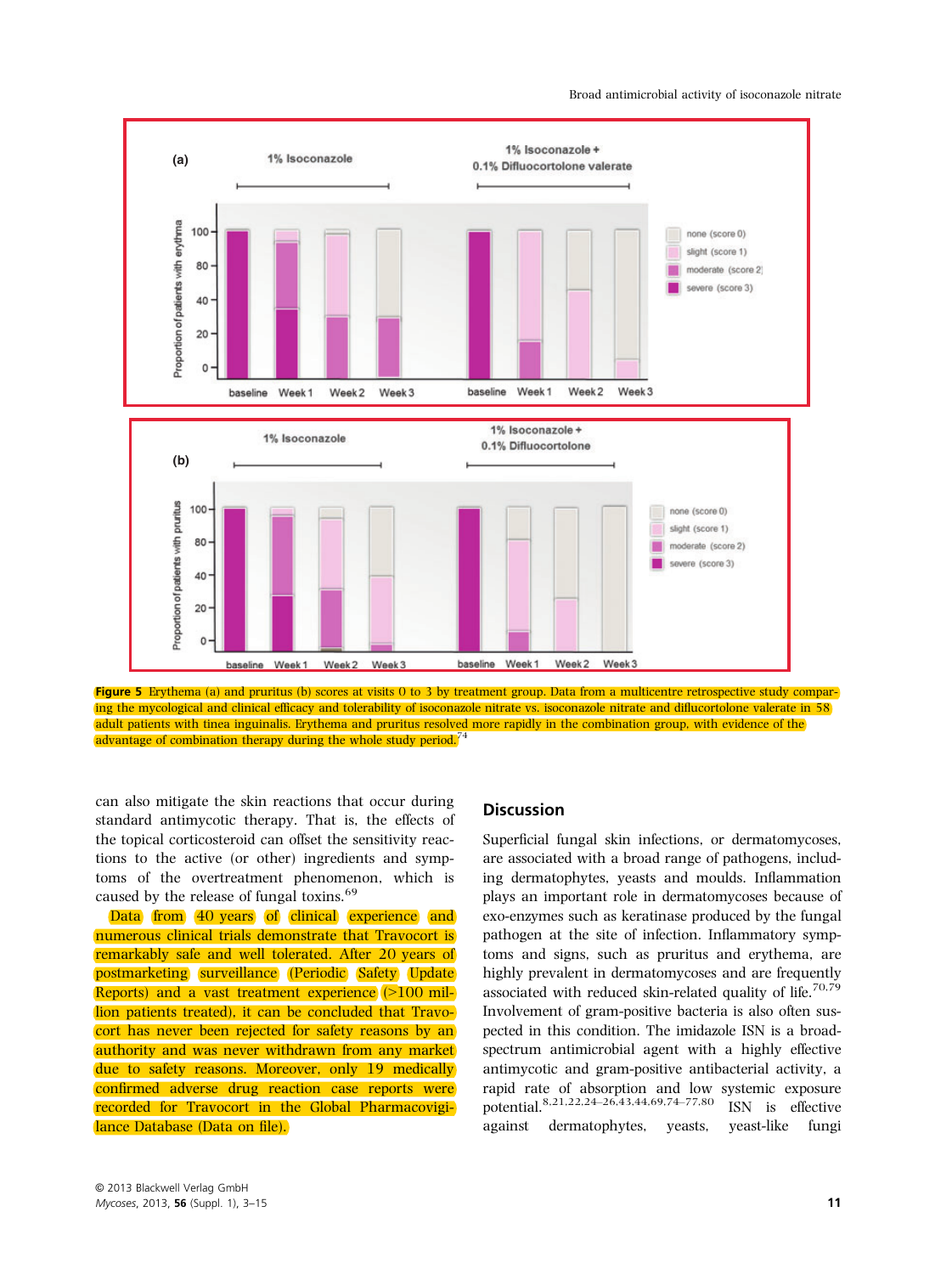#### S. Veraldi



**Figure 6** Mean atrophy (A) and telangiectasia (T) scores after 3 weeks of occlusive treatment with various clinically relevant corticosteroid creams.78 BD: base for DFV; BDP: betamethasone 17-21-dipropionae 0.05% oil/water cream; BH: base for hydrocortisone; BMV: betamethasone 17-valerate 0.1% oil/water cream; CBP: clobetasol 17-propionate 0.05% oil/water cream; DFV: diflucortolone valerate 0.1% water/oil cream; FAC: fluocinolone acetonide 0.025% and 0.2% oil/water cream; FAPG: halcinonide 0.1% fatty alcohol-propylene glycol ointment; FLU: fluocinonide 0.05% FAPG ointment; HCA: hydrocortisone acetate 1.0% in DFV water/oil cream base; HCB: hydrocortisone 17 butyrate 0.1% oil/water cream; TAC: triamcinolone acetonide 0.1% and 0.5% oil/water cream.



Figure 7 Time course of mean transepidermal water loss (TEWL) of the skin up to 3 weeks after the end of two-week treatment with Travocort cream on the forearm of nine evaluable volunteers. All TEWL values were within the range of normal barrier function.<sup>25</sup>

(including the causative organism of pityriasis versicolor), moulds and C. minutissimum, with MICs that are considerably below the concentration of ISN in the skin and hair follicles following application. Of clinical importance is the finding that hair follicles can also function as long-term reservoirs for ISN, thereby providing a long-lasting therapeutic effect and potentially preventing re-infection.

The combination of ISN with the safe and potent class III corticosteroid DFV (Travocort) provides patients who have dermatomycoses with a triple-action topical treatment—one that also addresses the inflammatory aspect of the disease. Compared with ISN monotherapy, Travocort has a faster onset of antimycotic action, faster relief of itch and other inflammatory symptoms, improved overall therapeutic benefits and improved mycological cure rate. The rapid alleviation of itch results in less damage to the skin barrier due to scratching, and therefore, reduces the chance of secondary bacterial infections. In addition to improving inflammatory symptoms, the combination with the corticosteroid increases the local bioavailability of ISN and prolongs its activity, leading to more rapid normalisation of skin conditions. Travocort is not only effective in the treatment of inflammation and mycotic infections but also in the eradication of accompanying bacterial infections caused by gram-positive bacteria. Travocort does not contain an antibiotic agent, and therefore, does not contribute to antibiotic resistance. From a treatment standpoint, a potent corticosteroid in combination with effective antimicrobial therapy facilitates a rapid visible improvement in superficial mycoses. Because of this and its remarkable safety and tolerability profile, treatment with Travocort results in greater patient satisfaction, and may be an effective tool to increase treatment adherence in patients with dermatomycoses (accompanied by inflammatory signs and symptoms), without compromising safety.

### Acknowledgments

The preparation of this manuscript was supported by Intendis GmbH. The author would like to thank Dr Kammy Fehrenbacher for medical writing support, which was funded by Intendis GmbH.

# Conflicts of interest

Stefano Veraldi is a consultant for Intendis GmbH.

# References

1 Peres NT, Maranhao FC, Rossi A, Martinez-Rossi NM. Dermatophytes: host-pathogen interaction and antifungal resistance. Anais Brasileiros de Dermatologia 2010; 85: 657–67.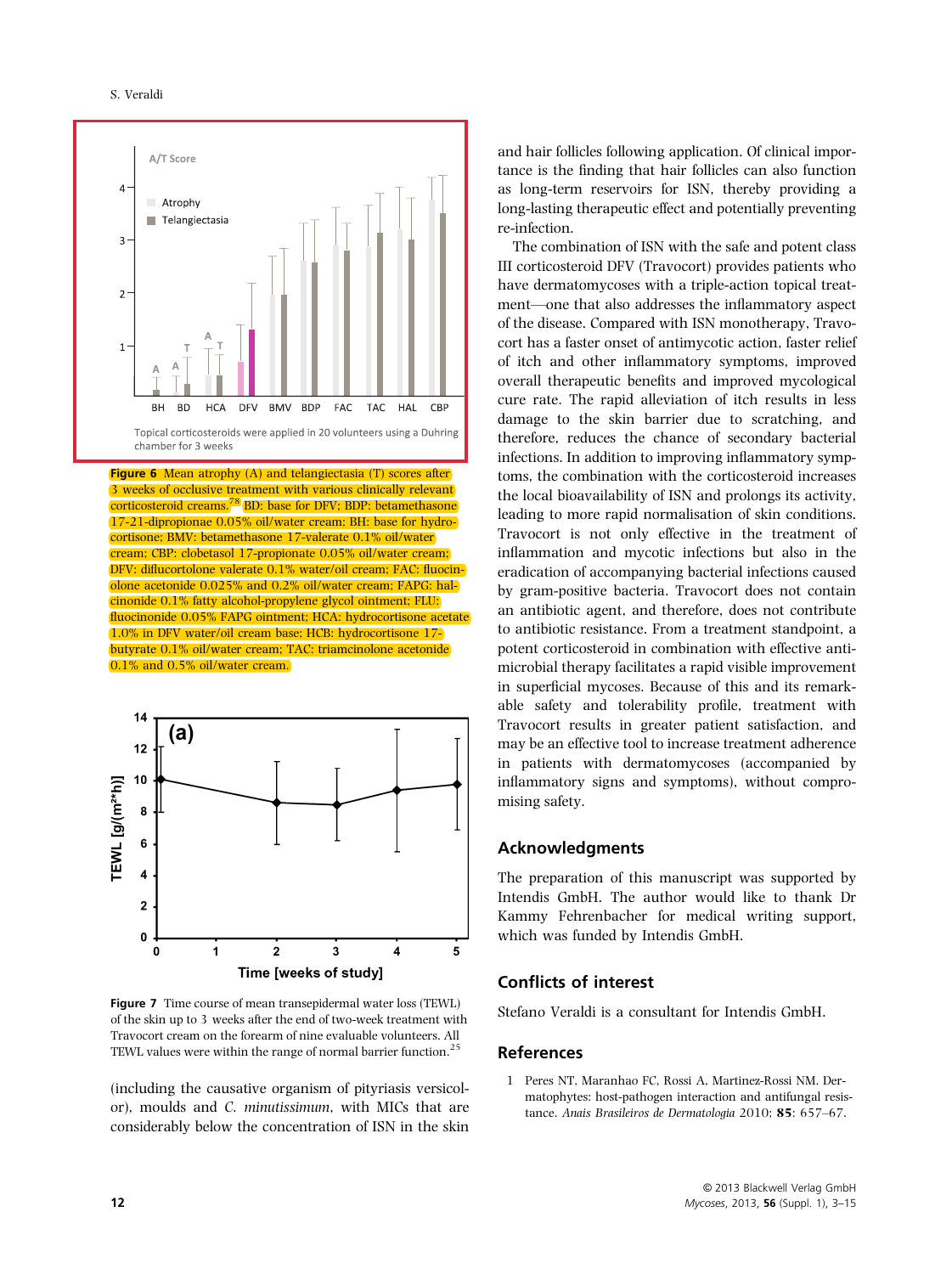- 2 Havlickova B, Czaika VA, Friedrich M. Epidemiological trends in skin mycoses worldwide. Mycoses 2008; 51(Suppl.  $4$ ):  $2-15$ .
- 3 Vena GA, Chieco P, Posa F, Garofalo A, Bosco A, Cassano N. Epidemiology of dermatophytoses: retrospective analysis from 2005 to 2010 and comparison with previous data from 1975. The New Microbiologica 2012; 35: 207–13.
- 4 Chen SC, Sorrell TC, Antifungal agents. Medical J Aust 2007; 187: 404–9.
- 5 Weinstein A, Berman B. Topical treatment of common superficial tinea infections. Am Fam Physician 2002; 65: 2095–102.
- 6 Zonios DI, Bennett JE. Update on azole antifungals. Semin Respir Crit Care Med 2008; 29: 198–210.
- 7 Rotta I, Sanchez A, Goncalves PR, Otuki MF, Correr CJ. Efficacy and safety of topical antifungals in the treatment of dermatomycosis: a systematic review. Br J Dermatol 2012; 166: 927–33.
- 8 Kessler HJ. [Microbiological studies on isoconazole nitrate, a broad spectrum antimycotic from the series of imidazole derivatives (author's transl)]. Arzneimittelforschung 1979; 29: 1344–51.
- 9 Bassiri-Jahromi S, Khaksari AA. Epidemiological survey of dermatophytosis in Tehran, Iran, from 2000 to 2005. Indian J Dermatol Venereol Leprol 2009; 75: 142–7.
- 10 El Fekih N, Belghith I, Trabelsi S, Skhiri-Aounallah H, Khaled S, Fazaa B. Epidemiological and etiological study of foot mycosis in Tunisia. Actas Dermo-Sifiliográficas 2012; 103: 520–4.
- 11 Flores JM, Castillo VB, Franco FC, Huata AB. Superficial fungal infections: clinical and epidemiological study in adolescents from marginal districts of Lima and Callao. Peru. J Infect Dev Ctries 2009; 3: 313–7.
- 12 Jankowska-Konsur A, Dylag M, Hryncewicz-Gwozdz A, Plomer-Niezgoda E, Szepietowski JC. A 5-year survey of dermatomycoses in southwest Poland, years 2003–2007. Mycoses 2011; 54: 162–7.
- 13 Miklic P, Skerlev M, Budimcic D, Lipozencic J. The frequency of superficial mycoses according to agents isolated during a ten-year period (1999–2008) in Zagreb area, Croatia. Acta dermatovenerologica Croatica: ADC 2010; 18: 92–8.
- 14 Nardin ME, Pelegri DG, Manias VG, Mendez Ede L. [Etiological agents of dermatomycoses isolated in a hospital of Santa Fe City, Argentina]. Rev Argent Microbiol 2006; 38: 25–7.
- 15 Simonnet C, Berger F, Gantier JC. Epidemiology of superficial fungal diseases in French Guiana: a three-year retrospective analysis. Medical Mycol 2011; 49: 608–11.
- 16 Kayman T, Sariguzel FM, Koc AN, Tekinsen FK. Etiological agents of superficial mycoses in Kayseri, Turkey. J Euro Acad Dermatol Venereol 2012; doi:10.1111/j.1468-3083.2012. 04589.x [Epub ahead of print]
- 17 Vander Straten MR, Hossain MA, Ghannoum MA. Cutaneous infections dermatophytosis, onychomycosis, and tinea versicolor. Infect Dis Clin North Am 2003;17: 87–112.
- 18 Hirschmann JV. Antimicrobial therapy for skin infections. Cutis 2007; **79**: 26-36.
- 19 Oyeka CA, Gugnani HC. In vitro activity of seven azole compounds against some clinical isolates of non-dermatophytic filamentous fungi and some dermatophytes. Mycopathologia 1990; 110: 157–61.
- 20 Czaika V, Siebenbrock J, Friedrich M, Czekalla F, Nüßlein B, Sieber MA. Bacteriostatic and bacteriocidial effects of isoconazole nitrate. Lisbon: European Academy of Dermatology and Venereology, 2011: Abstract and poster PO158.
- 21 Herms E, Kallischnigg G. Once daily administration of isoconazole as a cream, solution and spray: comparative studies of patients with dermatomycoses. Zeitschrift fur Hautkrankheiten 1988; 63: 377–84.
- 22 Gugnani HC, Akpata LE, Gugnani MK, Srivastava R. Isoconazole nitrate in the treatment of tropical dermatomycoses. Mycoses 1994; 37: 39–41.
- 23 Oyeka CA, Gugnani HC. Isoconazole nitrate versus clotrimazole in foot and nail infections due to Hendersonula toruloidea, Scytalidium hyalinum and dermatophytes. Mycoses 1992; 35: 357–61.
- 24 Kessler HJ, Haude D, Schobel C. [Study on isoconazole nitrate, a novel broad spectrum antimycotic, in animal experiments (author's transl)]. Arzneimittelforschung 1979; 29: 1352–7.
- 25 Lademann J, Patzelt A, Schanzer S et al. Non-invasive analysis of penetration and storage of isoconazole nitrate in the stratum corneum and the hair follicles. Euro J Pharm Biopharm 2012; 80: 615-20.
- 26 Tauber U, Rzadkiewicz M. [Bioavailability of isoconazole in the skin (author's transl)]. Mykosen 1979; 22: 201–16.
- 27 Fromtling RA. Overview of medically important antifungal azole derivatives. Clin Microbiol Rev 1988; 1: 187–217.
- 28 Boiron P. Azole antifungals. Infect Dis Ther 1995; 17: 327–49.
- 29 Vanden Bossche H, Marichal P. Mode of action of anti-Candida drugs: focus on terconazole and other ergosterol biosynthesis inhibitors. Am J Obstet Gynecol 1991;165: 1193-9.
- 30 Carrillo-Munoz AJ, Giusiano G, Ezkurra PA, Quindos G. Sertaconazole: updated review of a topical antifungal agent. Expert Rev Anti Infect Ther 2005; 3: 333–42.
- Sud IJ, Feingold DS. Mechanisms of action of the antimycotic imidazoles. J Invest Dermatol 1981; 76: 438–41.
- 32 Sud IJ, Feingold DS. Heterogeneity of action of mechanisms among antimycotic imidazoles. Antimicrob Agents Chemother 1981; 20: 71–4.
- 33 Bastide M, Jouvert S, Bastide JM. A comparison of the effects of several antifungal imidazole derivatives and polyenes on Candida albicans: an ultrastructural study by scanning electron microscopy. Can J Microbiol 1982; 28: 1119-26.
- 34 Odds FC, Cheesman SL, Abbott AB. Suppression of ATP in Candida albicans by imidazole and derivative antifungal agents. Sabouraudia 1985; 23: 415–24.
- 35 Moulin-Traffort J, Venot C, Regli P. [Action of isoconazole on Candida albicans. Study by scanning and transmission electron microscopy]. Pathol Biol (Paris) 1986; 34: 899–907.
- 36 Bastide M, Jouvert S, Bastide JM. [Cytological study of the action of imidazoles on Candida albicans (author's transl)]. Pathol Biol (Paris) 1982; 30: 458–62.
- 37 Mallie M, Jouvert S, Bastide M, Montes B, Lebecq JC, Bastide JM. [Comparative action of 8 azole derivatives against Candida albicans: fungistatic action and cytologic study by scanning electron microscopy]. Pathol Biol (Paris) 1988; 36: 575–80.
- 38 Barasch A, Griffin AV. Miconazole revisited: new evidence of antifungal efficacy from laboratory and clinical trials. Future Microbiol 2008; 3: 265–9.
- 39 De Nollin S, Van Belle H, Goossens F, Thone F, Borgers M. Cytochemical and biochemical studies of yeasts after in vitro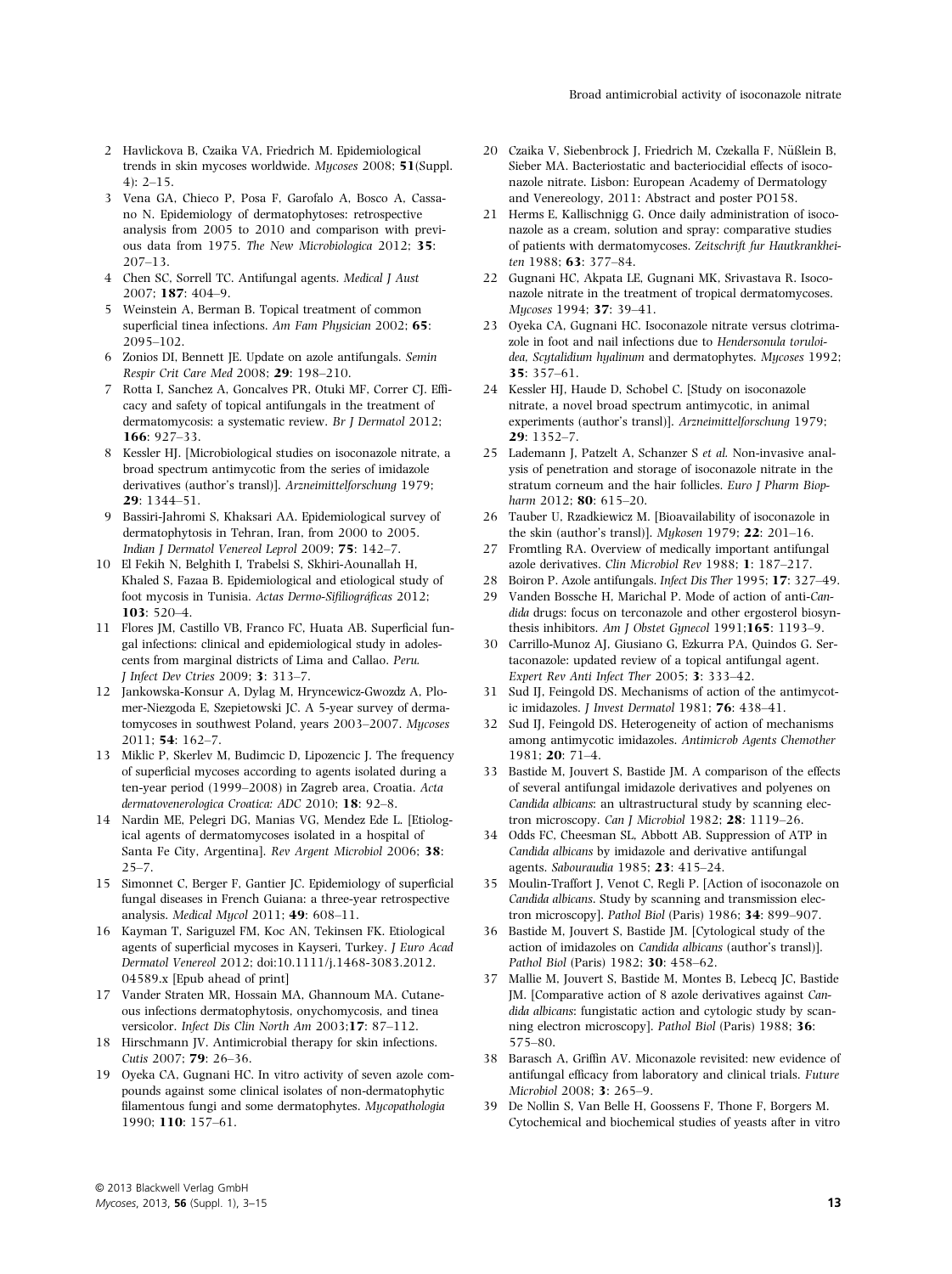exposure to miconazole. Antimicrob Agents Chemother 1977;  $11:500-13$ 

- 40 Borgers M, De Nollin S, Thone F, Van Belle H. Cytochemical localization of NADH oxidase in Candida albicans. J Histochem Cytochem 1977; 25: 193-9.
- 41 Kobayashi D, Kondo K, Uehara N et al. Endogenous reactive oxygen species is an important mediator of miconazole antifungal effect. Antimicrob Agents Chemother 2002; 46: 3113–7.
- 42 Pierard GE, Hermanns-Le T, Delvenne P, Pierard-Franchimont C. Miconazole, a pharmacological barrier to skin fungal infections. Expert Opin Pharmacother 2012; 13: 1187-94.
- 43 Wendt H, Kessler J. [Antimicrobial activity of the broad spectrum antimycotic isoconazole nitrate in humans (author's transl)]. Arzneimittelforschung 1979; 29: 846–8.
- 44 Weitgasser H, Herms E. [Comparative clinical investigations with the new antimycotic agent isoconazole nitrate and its combination with diflucortolone-21-valerate in the case of inflammatory and eczematised dermatomycoses]. Mykosen 1979; 22: 177–83.
- 45 Leyden JJ. Progression of interdigital infections from simplex to complex. J Am Acad Dermatol 1993; 28: S7-11.
- 46 Kates SG, Nordstrom KM, McGinley KJ, Leyden JJ. Microbial ecology of interdigital infections of toe web spaces. J Am Acad Dermatol 1990; 22: 578–82.
- 47 Hawkey PM, Jones AM. The changing epidemiology of resistance. *J Antimicrob Chemother 2009*; **64**(Suppl. 1): i3-10.
- 48 von Recklinghausen G, Di Maio C, Ansorg R. Activity of antibiotics and azole antimycotics against Helicobacter pylori. Zentralbl Bakteriol 1993; 280: 279–85.
- 49 Clauditz A, Resch A, Wieland KP, Peschel A, Gotz F. Staphyloxanthin plays a role in the fitness of Staphylococcus aureus and its ability to cope with oxidative stress. Infect Immun 2006; 74: 4950–3.
- 50 Noble WC. Sensitivity of bacteria to miconazole. Clin Exp Dermatol 1979; 4: 357–8.
- 51 Nobre LS, Todorovic S, Tavares AF et al. Binding of azole antibiotics to Staphylococcus aureus flavohemoglobin increases intracellular oxidative stress. J Bacteriol 2010; 192: 1527–33.
- 52 Schaefer H, Stuttgen G. Absolute concentrations of an antimycotic agent, econazole, in the human skin after local application. Arzneimittelforschung 1976; 26: 432–5.
- 53 Dykes PJ, Marks R, Tauber U. The retention of isoconazole in the skin after once or twice daily application of 1% isoconazole nitrate cream (Travogen) over a 14-day period. Clin Exp Dermatol 1986; 11: 365–70.
- 54 Wosicka H, Cal K. Targeting to the hair follicles: current status and potential. *J Dermatol Sci* 2010; 57: 83-9.
- 55 Kearney JN, Harnby D, Gowland G, Holland KT. The follicular distribution and abundance of resident bacteria on human skin. J Gen Microbiol 1984; 130: 797–801.
- 56 Ossadnik M, Czaika V, Teichmann A et al. Differential stripping: introduction of a method to show the penetration of topically applied antifungal substances into the hair follicles. Mycoses 2007; 50: 457–62.
- 57 Ossadnik M, Richter H, Teichmann A et al. Investigation of differences in follicular penetration of particle- and nonparticle-containing emulsions by laser scanning microscopy. Laser Phys 2006; 16: 747–50.
- 58 Duhm B, Maul W, Medenwald H, Patzschke K, Wegner LA, Oberste-Lehn H. Pharmacokinetics of bis-phenyl-(2-chloro-

phenyl)-1-imidazolyl-methane-(14 C) following topical administration. Arzneimittelforschung 1972; 22: 1276–80.

- 59 Schaefer H, Zesch A, Stuttgen G. Penetration, permeation, and absorption of triamcinolone acetonide in normal and psoriatic skin. Arch Dermatol Res 1977; 258: 241–9.
- 60 Stuttgen G, Bauer E. Bioavailability, skin- and nail-penetration of topically applied antimycotics. Mykosen 1982; 25: 74–80.
- 61 Travocort®, SmPC. Intendis GmbH, Bayer HealthCare/Intendis GmbH. Berlin, Germany, 2007.
- 62 Lopez-Martinez R, Manzano-Gayosso P, Mier T, Mendez-Tovar LJ, Hernandez-Hernandez F. Exoenzymes of dermatophytes isolated from acute and chronic tinea. Rev Latinoam Microbiol 1994; 36: 17–20.
- 63 Siesenop U, Bohm KH. Comparative studies on keratinase production of Trichophyton mentagrophytes strains of animal origin. Mycoses 1995; 38: 205–9.
- 64 Muhsin TM, Aubaid AH, al-Duboon AH. Extracellular enzyme activities of dermatophytes and yeast isolates on solid media. Mycoses 1997; 40: 465-9.
- 65 Wawrzkiewicz K, Wolski T, Lobarzewski J. Screening the keratinolytic activity of dermatophytes in vitro. Mycopathologia 1991; 114: 1–8.
- 66 Lakshmipathy DT, Kannabiran K. Review on dermatomycosis: pathogenesis and treatment. Natural Science 2010; 2: 726–31.
- 67 Ference JD, Last AR. Choosing topical corticosteroids. Am Fam Physician 2009; 79: 135–40.
- 68 Lee NP, Arriola ER. Topical corticosteroids: back to basics. West J Med 1999; 171: 351–3.
- 69 Havlickova B, Friedrich M. The advantages of topical combination therapy in the treatment of inflammatory dermatomycoses. Mycoses 2008; 51(Suppl. 4): 16–26.
- 70 Schropl F. Travocort ⁄Travogen Cream. Workshop Results, June 15, 1979. Amsterdam: Excerpta Medica, 1981.
- 71 Erbagci Z. Topical therapy for dermatophytoses: should corticosteroids be included? Am J Clin Dermatol 2004; 5: 375–84.
- 72 Kapp VJ, Koch H, Casals-Stenzel J, Topert M, Gerhards E. [Studies on the pharmacology of 6alpha, 9-difluoro-11betahydroxy-16alpha-methyl-21-valeryloxy-1,4-pregnadiene-3,2 0-dione (diflucortolone valerate) (author's transl)]. Arzneimittelforschung 1976; 26: 1463–75.
- 73 Werfel T, Aberer W, Augustin M et al. [Atopic dermatitis: S2 guidelines]. J Dtsch Dermatol Ges 2009; 7(Suppl. 1): S1–46.
- 74 Veraldi S, Persico MC, Schianchi R. Isoconazole nitrate versus isoconazole nitrate and diflucortolone valerate in the treatment of tinea inguinalis: results of a multicentre retrospective study. J Drugs Dermatol 2012; 11: e70-3.
- 75 Gip L, Langen ML. [Results of a contralateral comparative study between Travocort cream and Travogen cream in inflammatory and allergic dermatomycoses (author's transl)]. Mykosen 1980; 23: 79–84.
- 76 Hoppe G. Diflucortolone valerate. Asian experience. Drugs 1988; 36(Suppl. 5): 24–33.
- 77 Nolting S, Langen ML. [Are topical corticoids advantageous and justifiable in the treatment of dermatomycoses? (Travocort cream and Travogen cream were compared in 100 patients in an interindividual double-blind trial) (author's transl)]. Mykosen 1980; 23: 699–706.
- 78 Frosch PJ, Behrenbeck EM, Frosch K, Macher E. The Duhring chamber assay for corticosteroid atrophy. Br J Dermatol 1981; 104: 57–65.